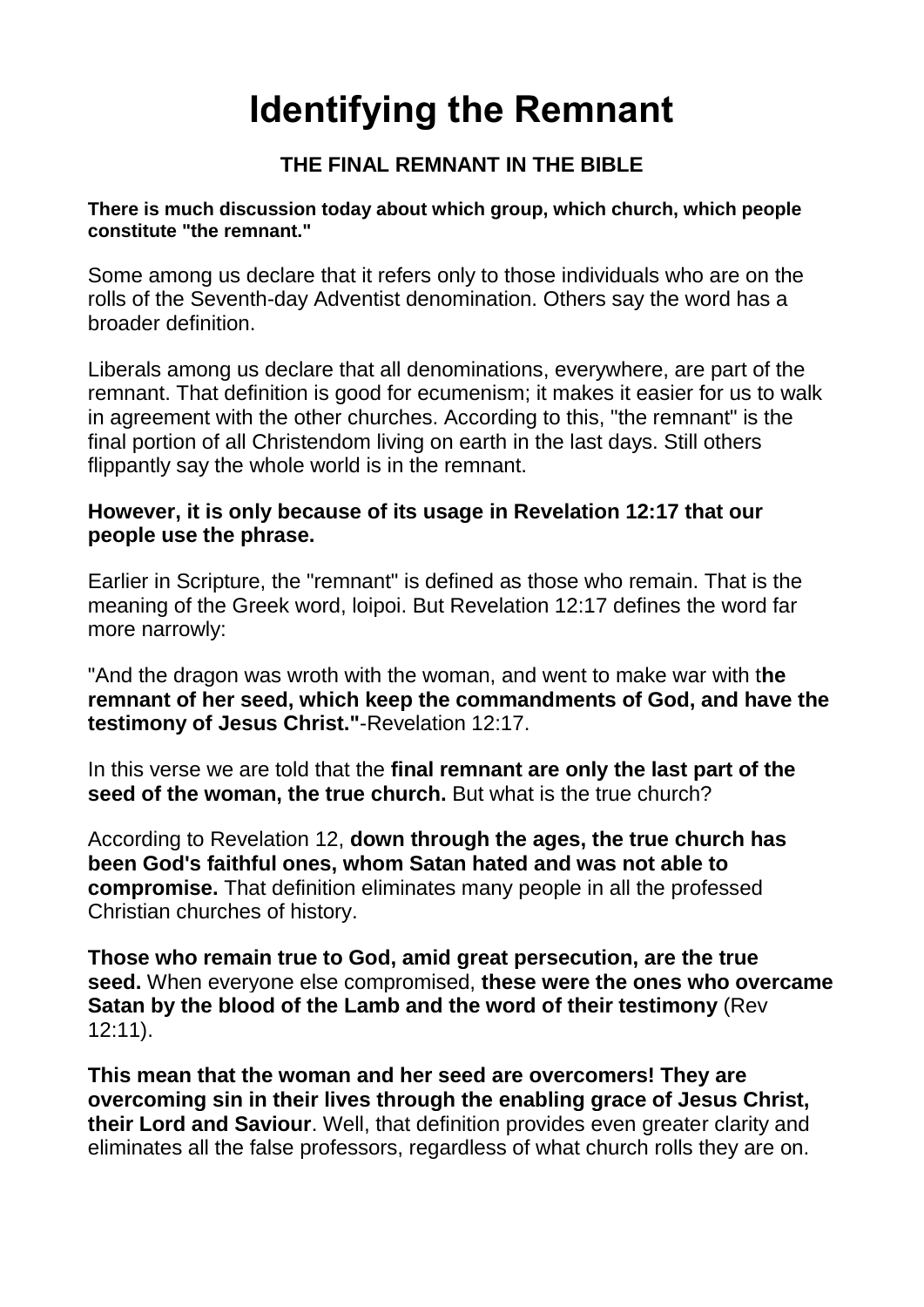But then there is that final remnant of the seed of the woman. In describing these individuals who live down at the very end of time, we are given an even stricter definition. **God did not want us to misunderstand who constitutes that true, final remnant. In His guiding providence, He phrased the verse as a definition, one which leaves no room for doubt or misinterpretation.**

It is a group of individuals who, in their lives and witness, are doing two things:

"The dragon was wroth with the woman, and went to make war with the remnant of her seed, which **keep the commandments of God, and have the testimony of Jesus Christ.**"-Revelation 12:17.

We hope that everyone in our denomination is included in this group; but, ultimately, that will be individually determined by our thoughts, words, and actions. Being in the remnant is more than going to church on Sabbath while enjoying cherished sin all week long.

#### **The remnant church at the end of time consists of those individuals who, in Christ's strength, keep the commandments of God and speak of the power of Jesus Christ in their lives.**

**That is the Biblical definition of the final remnant.** Are you and I, by our actions, daily including ourselves in the remnant? It is our choice.

It is of interest that t**he earlier seed of the woman overcame the devil** (Rev 12:11); **but we are not specifically told that they kept all the commandments,** as the final remnant do. This is because the truth about obedience to all the commandments was not clearly revealed until the last days. This last-day discovery was predicted one verse before Revelation 12:

"**And the temple of God was opened in heaven, and there was seen in His temple the ark of His testament:** and there were lightnings, and voices, and thunderings, and an earthquake, and great hail."-Revelation 11:19.

The Spirit of Prophecy repeatedly refers to this discovery of the Bible Sabbath, when God's faithful ones found that Jesus had, in 1844, gone into the Second Apartment of the heavenly Sanctuary. The present test on the Sabbath could not come until after Jesus left the first apartment (EW 42-43, 254256; 2T 693). Read Great Controversy 433.

**There is a parallel verse to Revelation 12:17, which says almost the same thing.** Speaking about God's faithful ones down at the end of time (two verses before the Second Advent), we are told that this final group will be keeping God's commandments.

"Here is the patience of the saints: here are they that keep the commandments of God, and the faith of Jesus."-Revelation 14:12.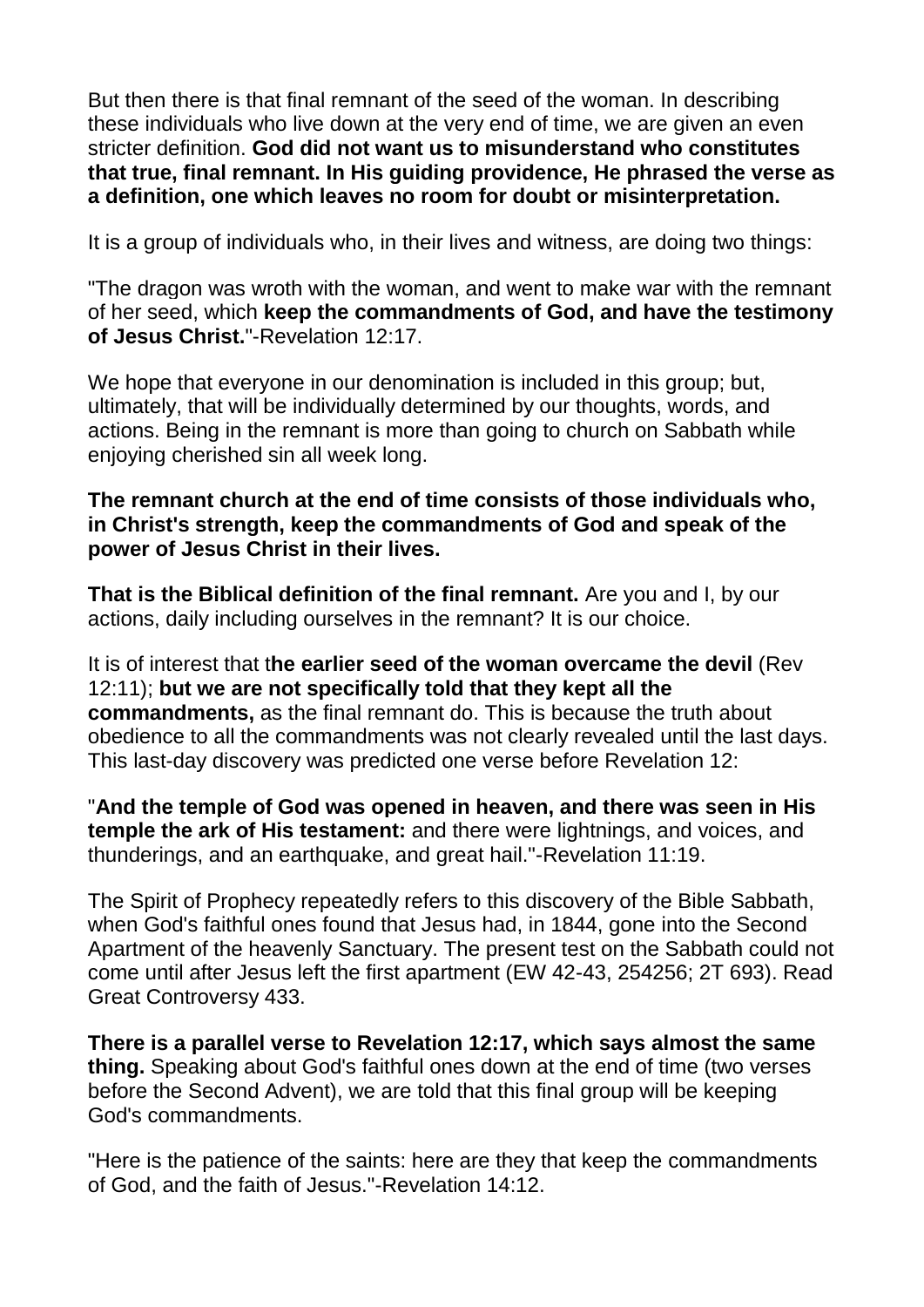## **THE REMNANT IN THE SPIRIT OF PROPHECY**

*Now that we have clarified the Bible definition of the last day remnant, let us turn to the Spirit of Prophecy.*

*First,* **nearly every Spirit of Prophecy quotation about the remnant is in reference to a group of people who are in obedience to the commandments of God. This group is faithfully living and presenting the truth, and being persecuted for doing so.**

*Second*, **a few passages refer to those nominally in the church who ought to be living in obedience to those commandments. They are in the church which should be the remnant, but which contains individuals who, in their lives, do not fit the definition. Whether or not they leave the physical "church," they will, if they do not repent, be shaken out of the remnant.**

## **THOSE WHO ARE FAITHFULLY IN THE REMNANT**

"Many who were once conscientious and loved God and His Word have become so hardened by rejecting the light of truth that they do not hesitate to wickedly misrepresent and falsely accuse **those who love the holy Sabbath** . . In fact, this course pursued by those who hate the truth will be the very means of opening the eyes of some. Every jewel will be brought out and gathered, for the hand of the Lord is set to recover the remnant of His people and He will accomplish the work gloriously."-Early Writings, 70.

**"Those who love and keep the commandments** of God are most obnoxious to the synagogue of Satan, and the powers of evil will manifest their hatred toward them to the fullest extent possible. **John foresaw the conflict between the remnant church and the power of evil,** and said, 'The dragon was wroth with the woman, and went to make war with the remnant of her seed, which keep the commandments of God, and have the testimony of Jesus Christ.' "- Review, April 14, 1896; 7 Bible Commentary, 974.

"There are only two parties upon this earth-those who stand under the bloodstained banner of Jesus Christ and those who stand under the black banner of rebellion. **In the twelfth chapter of Revelation is represented the great conflict between the obedient and the disobedient."**-MS 16,1900; 7 Bible Commentary, 974.

**"In describing the remnant people of God, John says, `Here is the patience of the saints: here are they that keep the commandments of God, and the faith of Jesus'** (Rev. 14:12). This is the law and the gospel. The world and the churches are uniting in harmony in transgressing the law of God, in tearing away God's memorial, and in exalting a sabbath that bears the signature of the man of sin. **But the Sabbath of the Lord thy God is to be a sign to show the**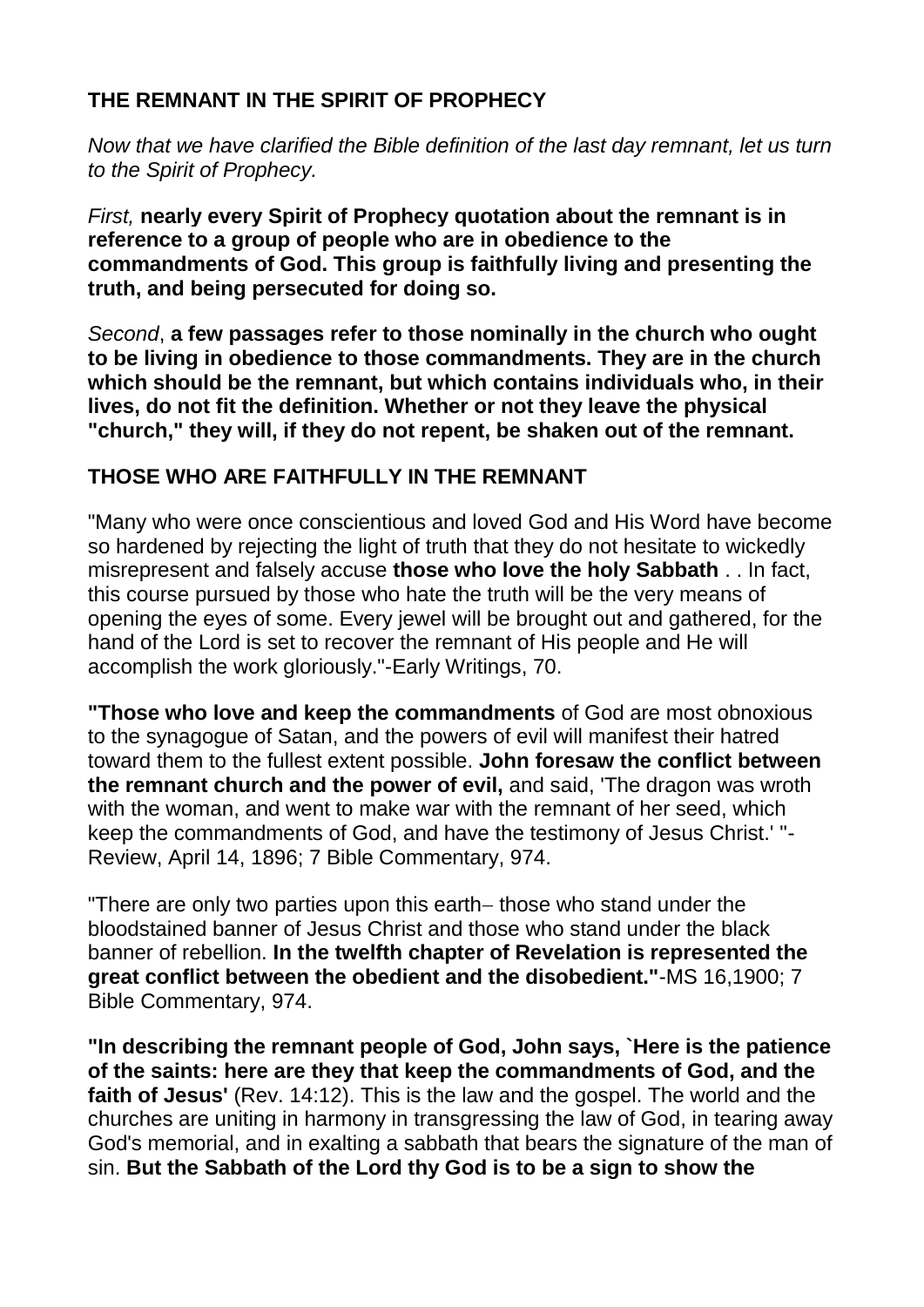**difference between the obedient and the disobedient.** I saw some reaching out their hands to remove the banner, and to obscure its significance. .

"When the people accept and exalt a spurious sabbath, and turn souls away from obedience and loyalty to God, they will reach the point that was reached by the people in the days of Christ. . Shall anyone then choose to hide his banner, to relax his devotion? Shall the people whom God has honored and blessed and prospered, refuse to bear testimony in behalf of God's memorial at the very time when such a testimony should be borne? **Shall not the commandments of God be more highly esteemed when men pour contempt upon the law of God?**"2 Selected Messages, 385.

"The **remnant church** will then be brought into great trial and distress. **Those who keep the commandments of God and the faith of Jesus** will feel the ire of the dragon and his hosts. Satan numbers the world as his subjects; he has gained control even of many professing Christians. **But here is a little company** who are resisting his supremacy. If he could blot them from the earth, his triumph would be complete. As he influenced the heathen nations to destroy Israel, so in the near future he will stir up the wicked powers of earth to destroy the people of God. Men will be required to render obedience to human edicts in violation of the divine law."-Prophets and Kings, 587-588.

**"In this day, when we are bidden to call attention to the commandments of God and the faith of Jesus**, we see the same enmity as was manifested in the days of Christ. **Of the remnant people of God it is written,** `The dragon was wroth with the woman, and went to make war with the remnant of her seed, which keep the commandments of God, and have the testimony of Jesus Christ.' Rev. 12:17.

"But 'every plant, which My heavenly Father hath not planted, shall be rooted up.' **In place of the authority of the so-called fathers of the church, God bids us accept the word of the eternal Father, the Lord of heaven and earth. Here alone is truth unmixed with error.**"-Desire of Ages, 398.

**"The spiritual restoration** of which the work carried forward in Nehemiah's day was a symbol, is outlined in the words of Isaiah: 'They shall build the old wastes, they shall raise up the former desolations, and they shall repair the waste cities.' **'They that shall be of thee shall build the old waste places: thou shalt raise up the foundations of many generations; and thou shalt be called, The repairer of the breach,** The restorer of paths to dwell in.' Isaiah 61:4; 58:12.

"The prophet here describes **a people who, in a time of general departure from truth and righteousness, are seeking to restore the principles that are the foundation of the kingdom of God.** They are repairers of a breach that has been made in God's law- the wall that He has placed around His chosen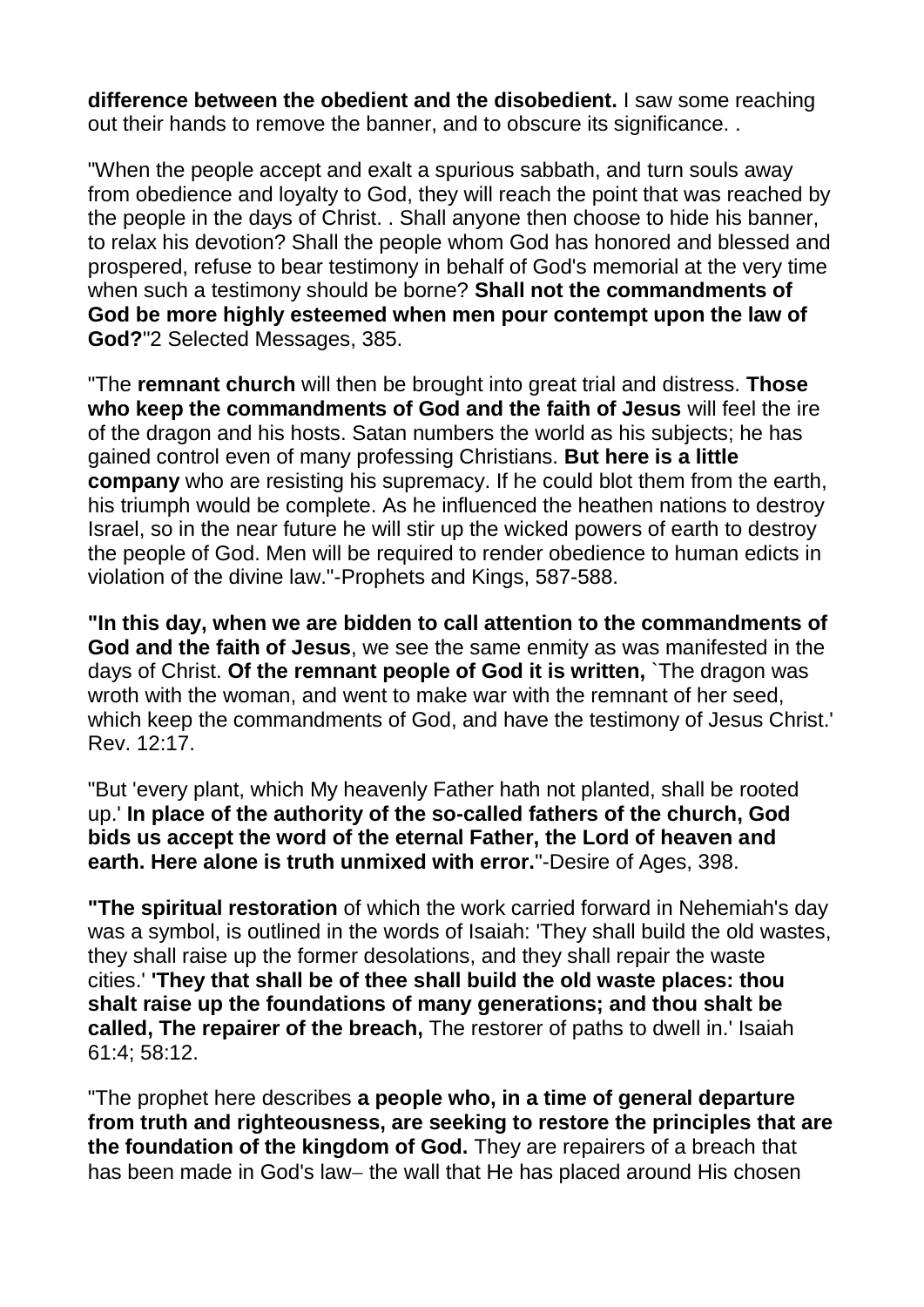ones for their protection, and obedience to whose precepts of justice, truth, and purity is to be their perpetual safeguard.

"In words of unmistakable meaning the prophet points out the specific work of **this remnant people who build the wall**. 'If thou turn away thy foot from the Sabbath, from doing thy pleasure on My holy day; and call the Sabbath a delight, the holy of the Lord, honorable; and shalt honor Him, not doing thine own ways, nor finding thine own pleasure, nor speaking thine own words: then shalt thou delight thyself in the Lord; and I will cause thee to ride upon the high places of the earth, and feed thee with the heritage of Jacob thy father: for the mouth of the Lord hath spoken it.' Isaiah 58:13, 14.

"In the time of the end every divine institution is to be restored. **The breach made in the law at the time the Sabbath was changed by man, is to be repaired. God's remnant people, standing before the world as reformers, are to show that the law of God is the foundation of all enduring reform and that the Sabbath of the fourth commandment is to stand as a memorial of creation,** a constant reminder of the power of God. **In clear, distinct lines they are to present the necessity of obedience to all the precepts of the Decalogue.** Constrained by the love of Christ, they are to co-operate with Him in building up the waste places. They are to be repairers of the breach, restorers of paths to dwell in."-Prophets and Kings, 677-678.

"The trying experiences that came to God's people in the days of Esther were not peculiar to that age alone. The revelator, looking down the ages to the close of time, has declared, **'The dragon was wroth with the woman, and went to make war with the remnant of her seed, which keep the commandments of God, and have the testimony of Jesus Christ.'** Revelation 12:17.. The same spirit that in ages past led men to persecute the true church, will in the future lead to the pursuance of a similar course toward those who maintain their loyalty to God. Even now preparations are being made for this last great conflict.

**"The decree that will finally go forth against the remnant people of God** will be very similar to that issued by Ahasuerus against the Jews. Today the enemies of the true church see in **the little company keeping the Sabbath commandment**, a Mordecai at the gate. **The reverence of God's people for His law** is a constant rebuke to those who have cast off the fear of the Lord and are trampling on His Sabbath.

"Satan will arouse indignation against the minority who refuse to accept popular customs and traditions. Men of position and reputation will join with the lawless and the vile to take counsel against the people of God. Wealth, genius, education, will combine to cover them with contempt.

"Persecuting rulers, ministers, and church members will conspire against them. With voice and pen, by boasts, threats, and ridicule, they will seek to overthrow their faith. By false representations and angry appeals, men will stir up the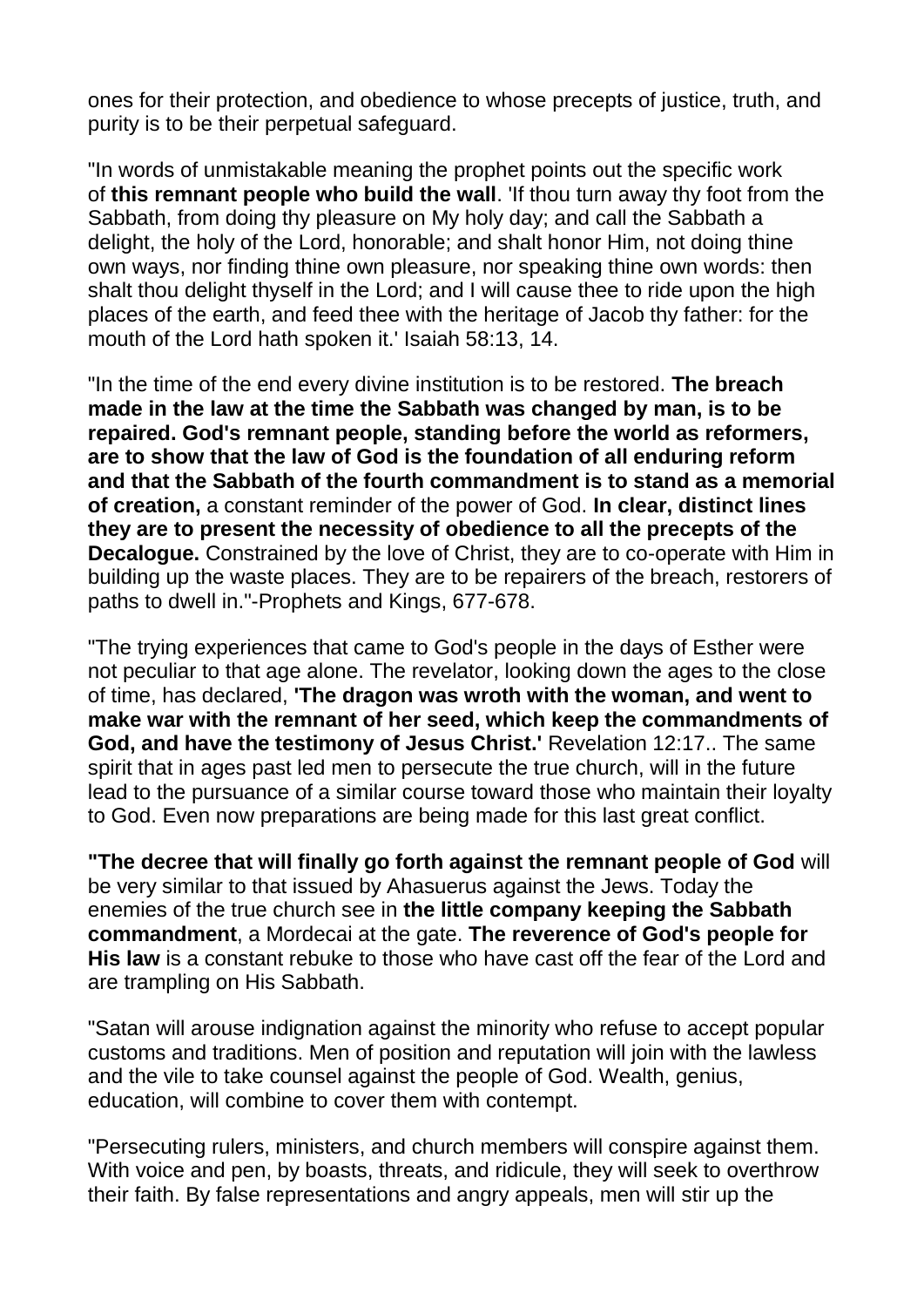passions of the people. Not having a 'Thus saith the Scriptures' to bring against the advocates of the Bible Sabbath, they will resort to oppressive enactments to supply the lack. To secure popularity and patronage, legislators will yield to the demand for Sunday laws. But those who fear God, cannot accept an institution that violates a precept of the Decalogue. **On this battlefield will be fought the last great conflict in the controversy between truth and error.** And we are not left in doubt as to the issue. Today, as in the days of Esther and Mordecai, the Lord will vindicate His truth and His people." Prophets and Kings, 605-606.

"Let all be careful not to make an outcry against the only people who are fulfilling the description given of the **remnant people who keep the commandments of God and have faith in Jesus, who are exalting the standard of righteousness** in these last days."-Testimonies to Ministers, 57.

### **SOME, THROUGH NEGLIGENCE, ARE SLIPPING AWAY FROM THE REMNANT**

"Today the **remnant people of God** are to glorify His name by proclaiming the last message of warning, the last invitation to the marriage supper of the Lamb. **The only way in which they can fulfill God's expectations is by being representatives of the truth for this time."**-8 Testimonies, 153.

"While you hold the banner of truth firmly, proclaiming the law of God, **let every soul remember that the faith of Jesus is connected with the commandments of God.**"-2 Selected Messages, 117.

"There are times when a distinct view is presented to me of **the condition of the remnant church, a condition of appalling indifference** to the needs of a world perishing for lack of a knowledge of the truth for this time. Then I have hours, and sometimes days, of intense anguish. Many to whom have been committed the saving truths of the third angel's message fail of realizing that the salvation of souls is dependent upon the consecration and activity of God's church. Many are using their blessings in the service of self. Oh, how my heart aches because Christ is put to shame by their unChristlike behavior! But, after the agony is past, I feel like working harder than ever to arouse them to put forth unselfish effort for the saving of their fellow men. God has made His people stewards of His grace and truth, and how does He regard their neglect to impart these blessings to their fellow men?"8 Testimonies, 24.

"**The remnant people of God must be a converted people.** The presentation of this message is to result in the conversion and sanctification of souls. We are to feel the power of the Spirit of God in this movement. This is a wonderful, definite message; it means everything to the receiver, and it is to be proclaimed with a loud cry. We must have a true, abiding faith that this message will go forth with increasing importance till the close of time.